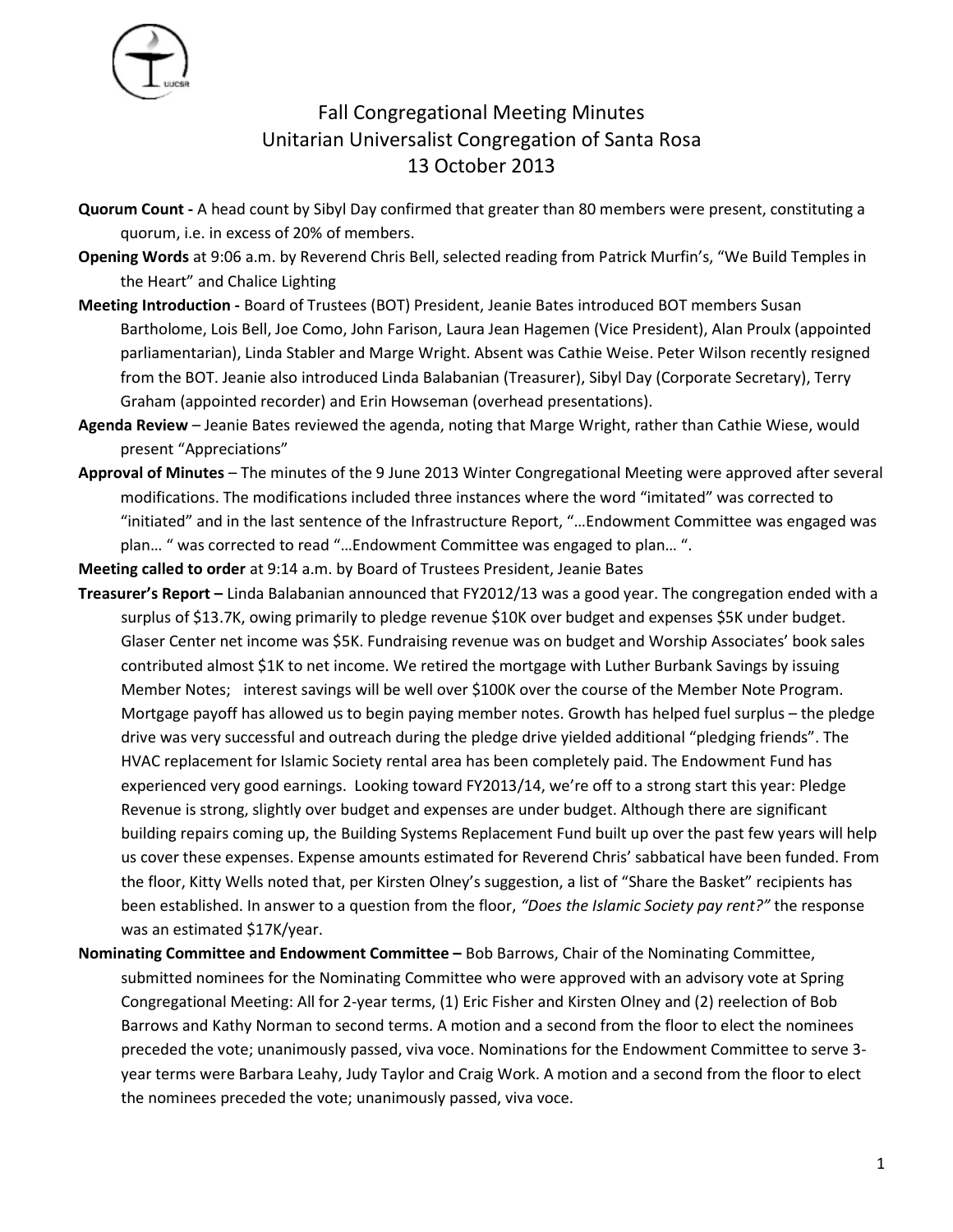**Advocates for Social Justice (AS4J) Steering Committee Members and Officers** - The slate of steering committee members, including officers, were presented by Cassandra Lista, were (1) Steering Committee: Jeanie Bates, Phyllis Fitzgerald, Mary Louise Jaffray, Judy Meyer, Becky Montgomery and Pat Warner and (2) Officers: Chair, Cassandra Lista; Secretary, Linda Harlow and Treasurer, Lynn Riepenhoff. A motion and a second from the floor to approve the slate preceded the vote; unanimously passed, viva voce.

Question from the Floor: *Why aren't other committees asked to submit their members and officers for congregational approval?* Response from Reverend Chris: *Although the AS4J doesn't directly represent UUCSR members, the Committee does take positions based upon values and principles rooted in UU and UUCSR and, therefore, its membership is of interest to the congregation.*

- **Music Director Update**  Reverend Chris stated that Nancy Hayashibara will leave UUCSR for full-time employment at Santa Rosa Junior College at the end of October. UUCSR is seeking an Acting Choir Director and an Acting Accompanist, each at 8-hours/week. Job Descriptions are posted on the website. Reverend Chris' pending sabbatical may play into the difficulty of hiring other than for "acting" positions at this time. A celebration for Nancy will be held 27 October.
- **Final Budget FY2013/14** Linda Stabler, Budget Task Force (BTF) member, listed the BTF (1) Members: Sibyl Day (Human Resources Committee Chair), Jan Hess (Financial Stewardship Member), Mary Louise Jaffray (Financial Stewardship Member) and Linda Stabler (Board Member) and (2) Consultants: Committee Chairs, Financial Stewardship, Program Managers, Reverend Chris Bell, Janis Brewster and Laura Jean Hagemen. The FY2013/14 Revenue is budgeted at \$542.6K including \$382K of pledges, \$34.7K of donations & gifts, and \$125.9K of other revenue. FY2013/14 \$542.6K Expense budget includes \$354K for employees, \$147K for facilities, \$42K for dues & savings, \$22K of "other income", \$12K for programs and \$10K for contract services. The budget includes modest raises for our minister and staff, music director position moved to ½-time with benefits, increase of 6.1% in medical benefits costs, stipend and expenses for the intern minister, PCD and UUA increases in dues and North Bay Organizing Project (NBOP) dues. The FY2012/13 budget surplus was applied to an increase in the building replacement fund from \$8K to \$12K, an increase in the repairs and maintenance budget, bonuses were distributed to some staff members, additional funding to Glaser Center artists, increase budgets per several committee requests and to cover expenses in several areas of the preliminary budget. A 3-page handout further detailing the budget had been distributed.

After implementation of an approved budget, the Task Force will evaluate the budget processes and results and incorporate improvements in the FY2014/15 budget process.

Question from the floor: *Are medical benefits planned for the 2 "acting" music positions*? Reverend Chris responded; *no, although it is budgeted.* 

A motion and a second from the floor to approve the FY2013/14 budget as presented by the BTF; unanimously passed, viva voce.

## **BOT Report – Goals for 2013/14**

FINANCIAL GROUP – Alan Proulx delineated the Group goals: (1) Proactively assist HR Committee to ensure that UUCSR salary and benefit packages are competitive, (2) Support and participate in the long-range financial planning efforts of the Financial Stewardship Team, (3) Participate in the effort of the Endowment Committee and Financial Stewardship Team to increase the Endowment Fund and consider short and longterm uses and (4) With the Financial Stewardship Team, explore new methods to enhance financial resources. INFRASTRUCTURE TEAM – John Farison presented the Team (Joe Como & himself) goals: (1) 5-Ton heat pump replaced/complete, (2) electrical panel replacement / solve main electrical panel problems, (3) lighting efficiency upgrades, (4) develop a UUCSR Facilities Planning Team and a process to evaluate, prioritize and plan facility upgrades/additions & replacements and (5) provide ongoing support & guidance to the Operations team in their work to manage building maintenance issues. Questions from the floor: (1)